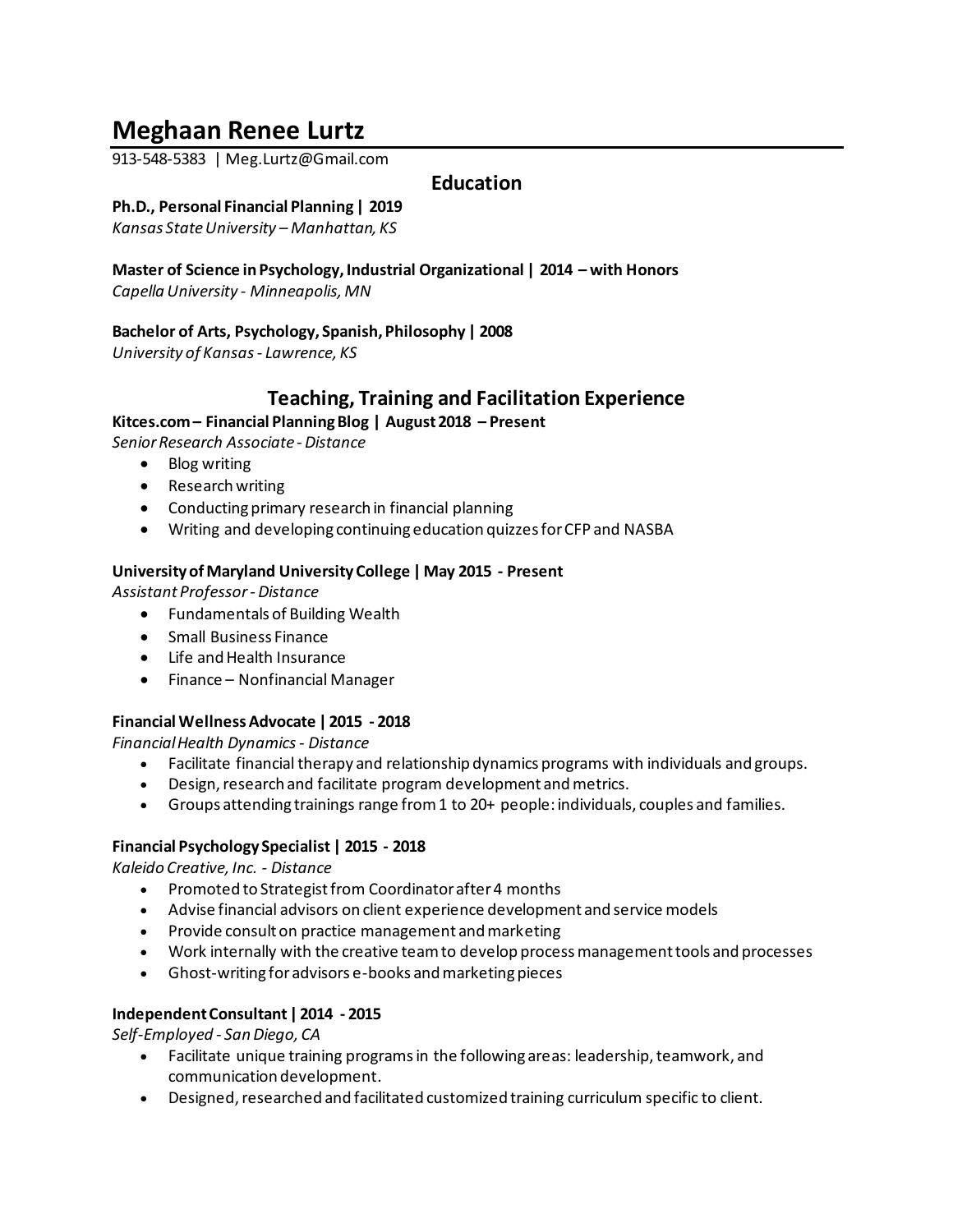• Groups attending trainings range from 5 to 20+ people.

# **Instructor | 2014 - 2015**

*Skill School - San Diego, CA*

- Created and delivered customized leadership program for adult-learners.
- Class has been taught to both large and small crowds, in person.

# **Director of Marketing | 2013 - 2014**

*Efficient Practice - San Diego, CA*

- Designed and developed program content for a two-day workshop.
- Attendees were 150+ Certified Financial Planners and Small Business Owners.
- Content included marketing skills, technology trends and human resources.
- Devised and implemented marketing strategy, communications, and public relations, including workshops, press releases, presentations and workbooks.
- Advised small business clients on human resources and internal operations.
- On-boarded new software and consulting clients, including contract management, scheduling, billing and training.

# **Lead Generation/Human Resources | 2009 - 2013**

*Total Rebalance Expert - San Diego, CA*

- Initiated, researched, designed and implemented a class in combination with Texas Tech University.
- Class content included the use of financial software for rebalancing using modern portfolio theory.
- Resulting in students gaining real-world experience before entering the workforce.
- Designed three, one-day-workshops for 50+ Certified Financial Planners.
- Workshops included continuing education credit classes and more general seminars over varying topics: marketing, compliance and technology.
- Programs were both in person and online.
- Designed and prepared numerous webinar presentations delivered to anywhere from 20 to 300 advisors at a time.
- Lead training with all staff members across all departments, as well as program implementation for three different Customer Relationship Management systems.
- Developed and facilitated the new client orientation and training program for 150+ clients, these training programs were online.

# **Journal Articles**

# Accepted Manuscripts

Mielitz, K. S., **Lurtz, M**., Clady, J., & Archuleta, K. (2018) *After Release: A Qualitative Investigation into the Financial Lives of Former Offenders. Corrections, 3(1), 56-71: Policy, Practice and Research*; Special Issue on Offender Reentry and Reintegration.

Mielitz, K. S., MacDonald, M., & **Lurtz, M.** (2019) Financial Literacy Education in a Work-Release Program for an Incarcerated Sample: Investigating Knowledge Gains.*Journal of Financial Counseling and Planning, 29(2).*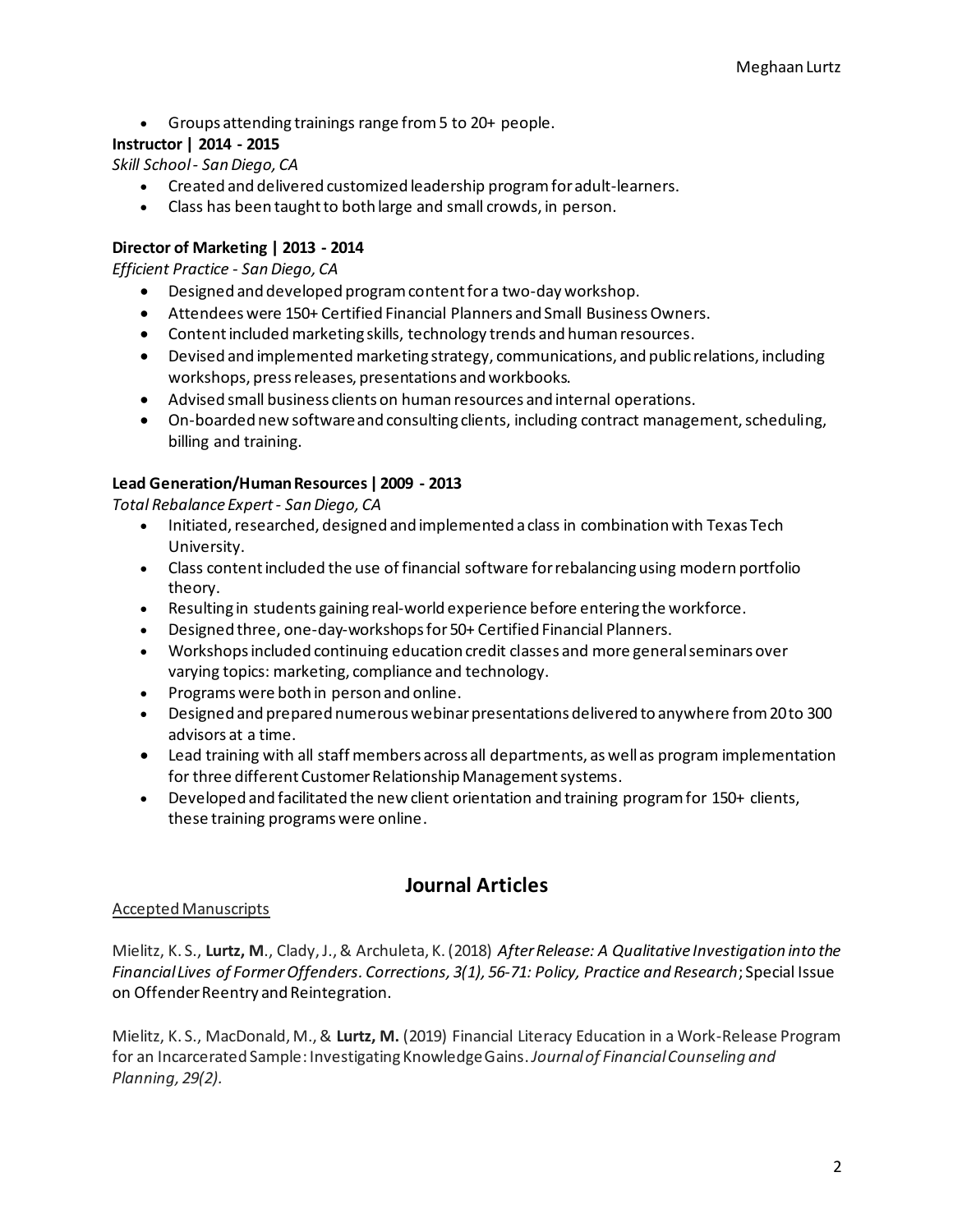Mielitz, K. S., Clady, J., **Lurtz, M.,** & Archuleta, K. (2019) Barriers to Banking: A Mixed-Methods Investigation of Former Offenders' Banking Perceptions and Financial Knowledge *.*Journal of Consumer Affairs.

Ketterman, J., & Lurtz, M. (2019). Paying for healthcare or daycare? Flexible spending accounts can help! Funded by the Health and Literacy Initiative – University of Maryland Extension

#### Manuscripts Under Review

Tharp, D., Lurtz, M., Mielitz, K., Ammerman, D., & Kitces, M. (Under Review). Examining the gender pay gap among financial planning professionals: A blinder-oaxacadecomposition.

Lurtz, M., Tharp, D., Mielitz, K., Ammerman, D., & Kitces, M. (Under Review). Gender differences in marriage and divorce among high earning entrepreneurs: A decomposition analysis of financial planners.

Lurtz, M., Tharp, D., Mielitz, K., Ammerman, D., & Kitces, M. (Under Review). Exploring relationships between technology use and time spent in the financial planning process.

Lurtz, M., Kothakota, M., Heckman, S., & Archuleta, K. (Under Review). The effect of risk literacy and visual aids on portfolio choices among professional financial planners.

#### Manuscripts in Progress

Lurtz, M., Kothakota, M., Jorgensen, T., & Archuleta, K. (In Process). Perceptions of risk and risk tolerance: A mixed-methodsinvestigation.

Lurtz, M., Kothakota, M., & MacDonald, M. (in process). *A Theory of Financial Planning*

# **Presentations and Posters**

**Lurtz, M.**, Kothakota, M., Magwegwe, F., Archuleta, K., & Jorgensen, T., & Adams, J. (February 2019). Do Financial Planners Really Assess Risk Tolerance? An Inquiry About Perceptions of Risk. Academic Research Colloquium. Arlington, VA.

**Lurtz, M.**, Kothakota, M., & Heckman, S. (May 2018). Fuzzy-Trace Theory & Financial Risk Tolerance. American Council of Consumer Interests Annual Conference. Clearwater, FL.

**Lurtz, M.,** Zepp, P., Magwegwe, F., Lawson, D., Archuleta, K (August 2017) Can Financial Wellness Change using a Solution Focused Brief Therapy Approach? Financial Therapy Association. San Diego, CA.

**Lurtz, M**., & Heckman, S. (April 2017) *Financial Gender Gaps*. American Council of Consumer Interests Annual Conference. Albuquerque, NM.

Mielitz, K. S., Clady, J., **Lurtz, M**., & Archuleta, K. (April 2017) *Barriers to Banking: A Mixed-Methods Investigation of Former Offenders' Banking Perceptions and Financial Knowledge*. American Council of Consumer Interests Annual Conference, Albuquerque, NM. – Paper in development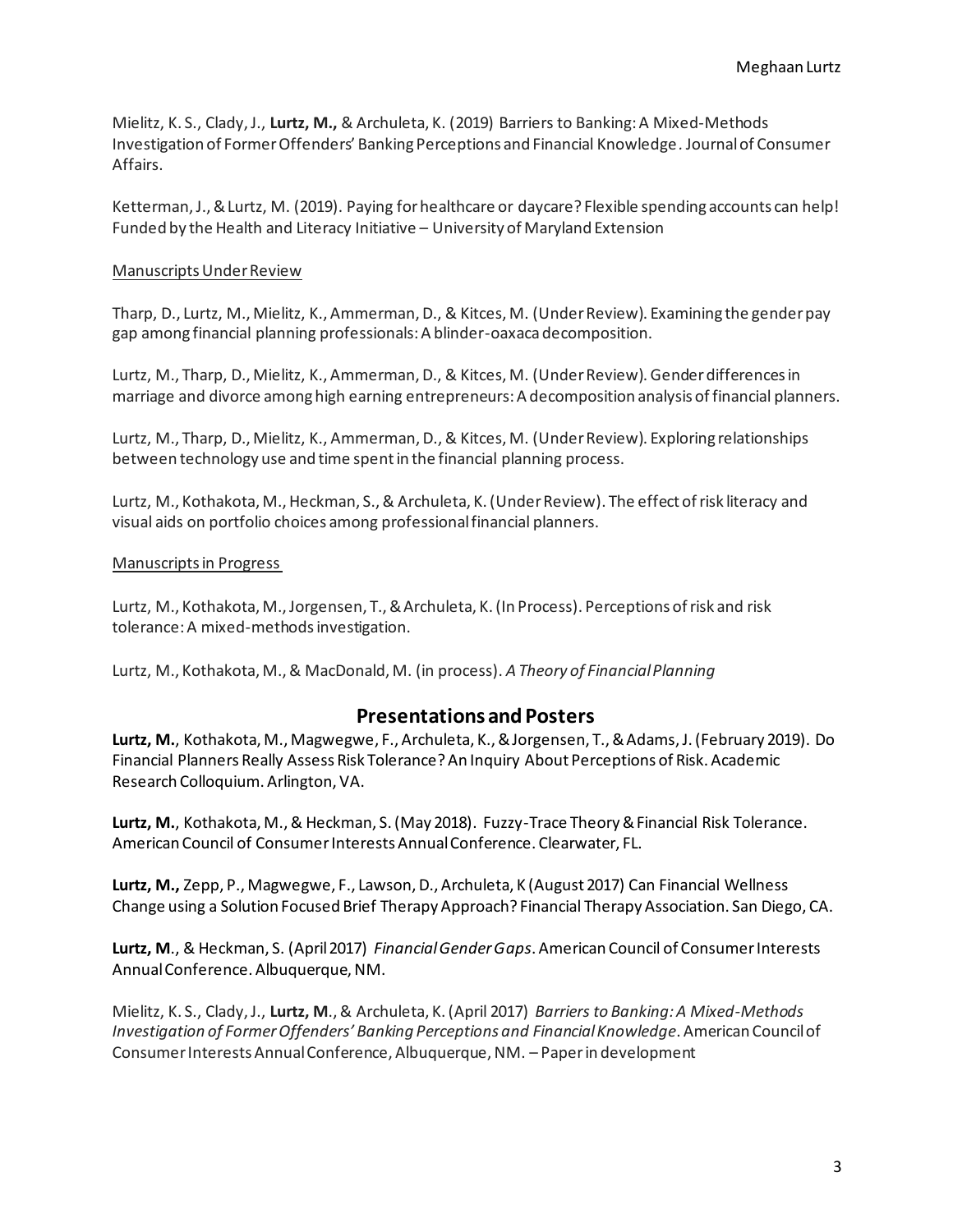Mielitz, K. S., **Lurtz, M**., Clady, J., & Archuleta, K. (March 2017) *After Release: A Qualitative Investigation into the Lives of Former Offenders.* Academy of Criminal Justice Sciences. Kansas City, MO. – Paper soon to be submitted

**Lurtz, M**., & Heckman, S. (February 2017). *Subjective well-being, cognitive ability, and the measurement of risk preferences*. CFP Board Academic Research Colloquium for Financial Planning and Related Disciplines, Arlington, VA.

Lurtz, M. (July 2015) *Financial literacy, research skills, equifinality and high school personal finance curriculum*. The Financial Therapy Association Annual Conference. Cabo, Mexico

Lurtz, M. (July 2015) *Financial behaviors with low-income enlisted and veterans*. The Financial Therapy Association Annual Conference. Cabo, Mexico

# **Book Chapters**

**Lurtz, M**. & Heckman, S. (2018). Risk Literacy. In Dr. C. R. Chaffin Editor (Eds.). *CFP Board Center for Financial Planning Series: Financial Psychology* (pp. 155-165). Hoboken, NJ: John Wiley & Sons, Inc.

Horowitz, E., Klontz, B., & **Lurtz, M**. (2018). Money disorders and other problematic financial behaviors. In Dr. C. R. Chaffin Editor (Eds.). *CFP Board Center for Financial Planning Series: Financial Psychology* (pp. 271-285). Hoboken, NJ: John Wiley & Sons, Inc.

# **Ongoing Research Projects**

Dissertation topic: Scarcity Theory and Financial Behavior.

Research project organizing a theory of financial planning

- Skilled Decision Theory
- Numeracy & Graphical representations

Research cluster investigating financial planning clients' beliefs about financial and portfolio risk

- Planned mixed-method and qualitative papers
- Fuzzy-trace theory

Research paper: Trans-theoretical model of change applied to savings: Who are the non-regular savers and how to change their behavior?

- Multiple rounds of the SCF
- Before and after 2008 crash implications

Research cluster: Students of CFP(R) Board Registered Programs career and job expectations.

• Mixed-methods

# **Research and Volunteer**

- Financial Therapy Association President Elect.
- Financial Psychology Institute (FPI): Working with Dr. Ted & Brad Klontz to develop workbooks, curriculum and power points for financial advisors and mental health professionals.
- Member of research cluster for financial behavioral changes in post-incarcerated individuals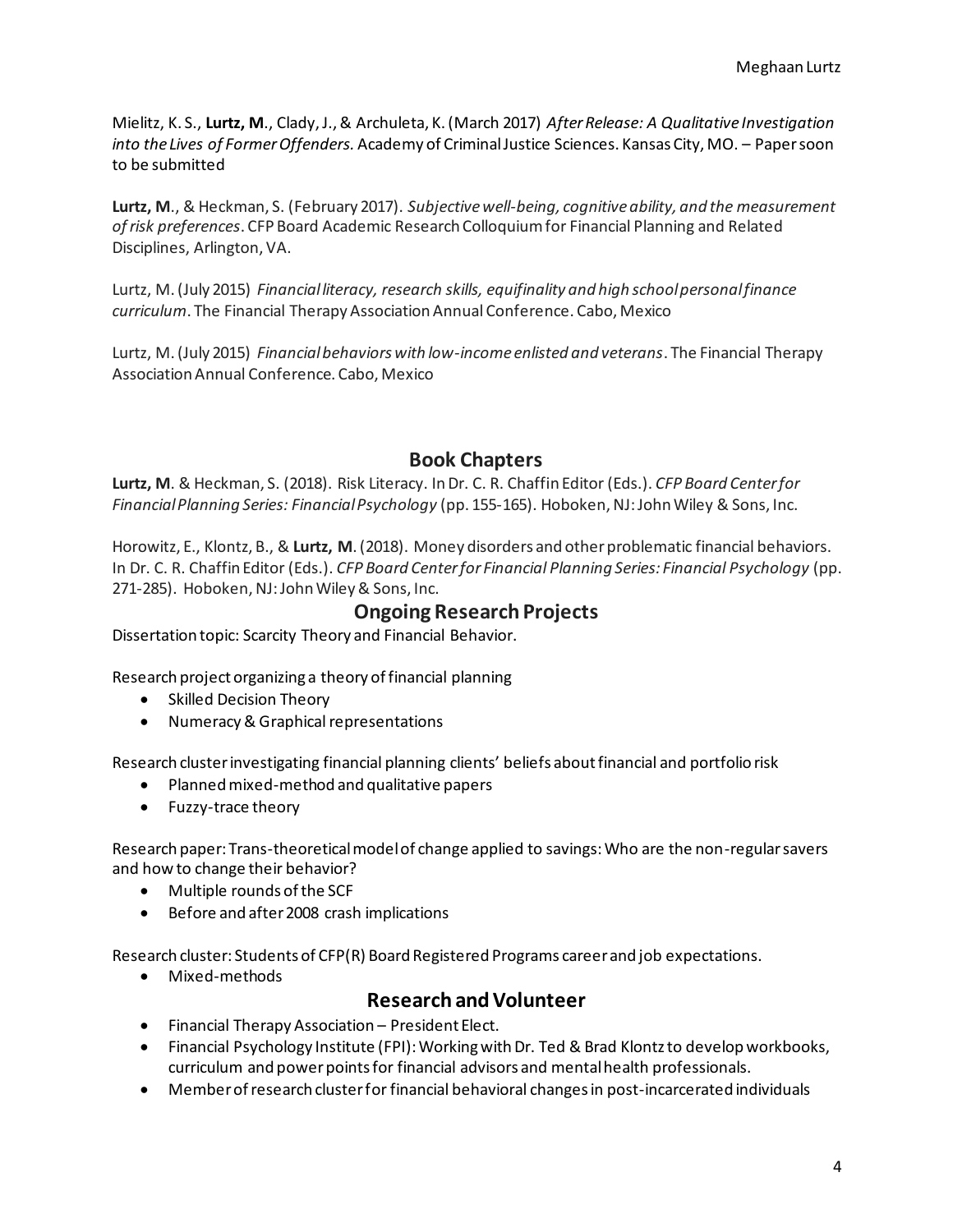- San Diego State University Guest Lecturer: Working with Dr. Tom Warshauer of SDSU's CFP program to provide information to their students about financial psychology and therapy
- Support The Enlisted Foundation (STEP):Working with low-income individuals and families to address budgeting issues, money believes, behaviors. Develop individualized programs and long-term metrics strategies to gauge program impact.
- Starting Your Financial Life, Clairemont High School Academy of Business: Working with high school students, grades 9 through 12 developing 3 week curriculum for each grade level that focuses on research skills, budgeting, financial communication and individual and family financial values.
- Financial Advisor Collaboration: Joining forces with local financial planners, we are trying to understand how to best increase financial values communication and help to lower financial anxiety.

# **Curriculum and Presentation Development**

- Introduction to Financial Communication and Client Interviewing Financial Psychology Institute
- Introduction to the Psychology of Family Wealth Financial Psychology Institute
- Financial Literacy, Research Skills, Equifinality and High School Personal Finance Curriculum
- Financial Flashpoints ™ Curriculum, Workbook and Presentation
- Money Scripts™ Curriculum, Workbook and Presentation
- Financial Health & Money Behaviors Curriculum, Workbook and Presentation
- Behavioral Finance Curriculum, Workbook and Presentation
- Communication & Relationship Building CFP/CE
- Client/Planner Relationship CFP/CE
- Financial Health Dynamics Facilitating Healthy Communication about Money, presented to both large and small groups, San Diego, CA 2015.
- The Groundwork of Leadership, presented to both large and small groups through Skill School, an adult-learning program, San Diego, CA 2014.
- Virtual Team Management, presented to 15 to 20 people through a training and skills company in the San Diego area looking for new content, 2014.
- Gratitude Language at Work, presented to 15 to 20 people through a training and skills company in the San Diego area looking for new content, 2014.
- Social and Legal Context of Performance Evaluations, presented to 15 to 20 people through a training and skills company in the San Diego area looking for new content, 2014.
- Smarter Hiring Practices, presented to 15 to 20 people through a training and skills company in the San Diego area looking for new content, 2014.
- Corporate Social Responsibility and Learning Theory, presented to a group of six Naval Officers interested in how to use CSR as a platform for adult learning through action, 2014
- Marketing for RIAs, presented online to 20+ individual advisory firms, 2013
- Modern Portfolio Theory and TRX, presented online to 200+ advisors, 2013, 2012 and 2011

# **Webinar Ghost-writer**

- The SCALE Series A five part series, researched and written for RIAs that delivered over 4 hours of continuing education credit through the board of Certified Financial planners, attendance fluctuated from 25 to 75.
- ABCs of Profitable Portfolio Management, researched and written for RIAs, providing one hour of continuing education credit through the CFP board, attendance fluctuated.